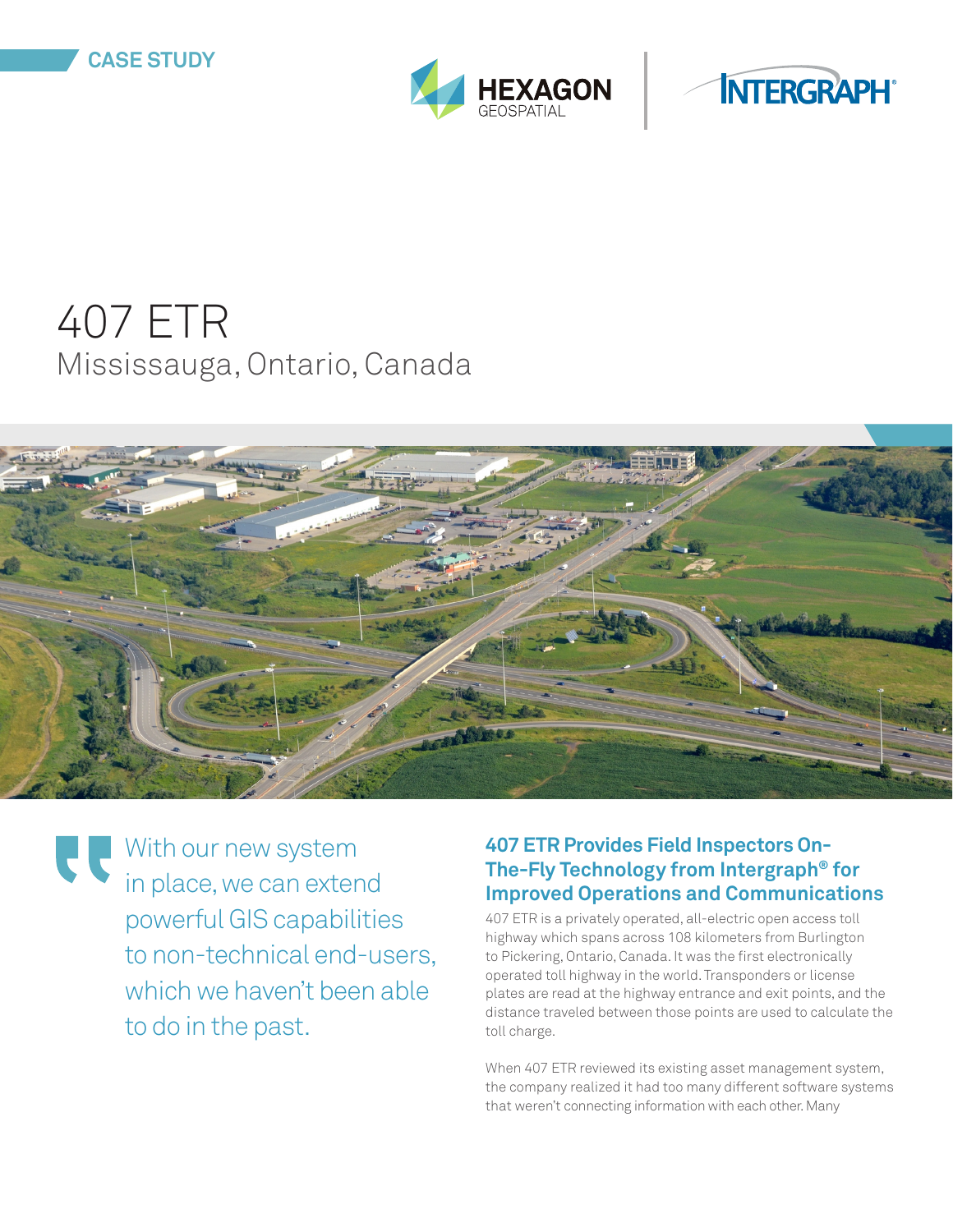issues arose from its outdated software processes which were managed by several disparate systems that did not have mobile capabilities for 407 ETR's off-site field operators.

#### **EXTENDING GIS TO THE FIELD**

407 ETR has leveraged Intergraph® products and services for more than nine years. When the need for a single geoenabled, end-to-end data collection and validation system arose, 407 ETR looked to Intergraph to provide a solution that fit its operational needs. From the beginning licensing stage to installation and production, Intergraph deployed a smart solution based on GeoMedia® Smart Client in four and a half months. This integrated, bi-directional solution enables 407 ETR to collect, manage, and share data securely within and outside its departments. The solution workflows connect fully between 407 ETR's asset management software and GIS system.

With GeoMedia Smart Client, information is made available to both internal and external personnel in real time. The application's ease of use enables even inexperienced GIS users to exploit the wealth of information contained in the database. As a result, an inspection of 407 ETR's 8,000 signs was completed in just five weeks, when in previous years it had taken approximately four months. Intergraph's mobile application helps

# **AT A GLANCE**

## **• THE CHALLENGE**

407 ETR needed a common location for all levels of the organization to update asset management information, especially when field operators were working off-site.

#### **• THE SOLUTION**

GeoMedia® Smart Client was able to integrate and streamline 407 ETR's asset details into one common interface with a solution that IT staff, GIS staff, and non-GIS staff alike could use.

407 ETR work faster, saving time for its data updates that can now be done on-the-fly. Tara Venton, product owner at 407 ETR, states, "Intergraph's Smart Client solution had fully configurable workflows that adhere to our set of business rules. We were able to build an end-to-end asset management system that simplified all of our business processes. With our new system in place, we can extend powerful GIS capabilities to non-technical end-users, which we haven't been able to do in the past."

407 ETR was able to impress its field operators, who did not have a GIS background, with the new system – something the organization knew would be important for a successful project. The ideas and feedback of 407 ETR field operators was crucial to the success of the project and its ultimate adoption to the Highway Operations team.

GeoMedia Smart Client also eliminated the use of paper-based recording of inspections that would require the inspector to record the information on paper and then manually transfer the information into a database in the office.

Many of 407 ETR's complex technical problems have been addressed with the implementation of GeoMedia Smart Client. 407 ETR now has a system that is fully integrated into one interface which makes it user-friendly for users on all technical levels. By using Smart Client and aerial imagery, the company has improved its data model and asset location accuracy. Also, 407 ETR has successfully implemented roadside connectivity to all of its field operators by adding mobile software outside of the office.

#### **BUILDING THE FUTURE WITH SMART INTERGRAPH TECHNOLOGY**

By implementing GeoMedia today, 407 ETR has an open and shared data infrastructure which guarantees fast and low-cost additional integration in the future. 407 ETR will continue to move forward, adopting modern technologies to provide a better overall integration for its organization.

407 ETR expects to evolve its use of GeoMedia for predictive reporting and analytics. It can use its current architecture and processes as leverage for future asset classes, such as fleet, pavement, tolling, and cameras. The company also wants to build workflows for online and offline modes as the highway grows to areas where 3G coverage does not exist. The GeoMedia Smart Client interface allows 407 ETR to seamlessly integrate signage changes into configurable workflows. 407 ETR has leverage advanced geospatial functionality via simple-to-use map-based tools, streamlining its processes and honing its expertise.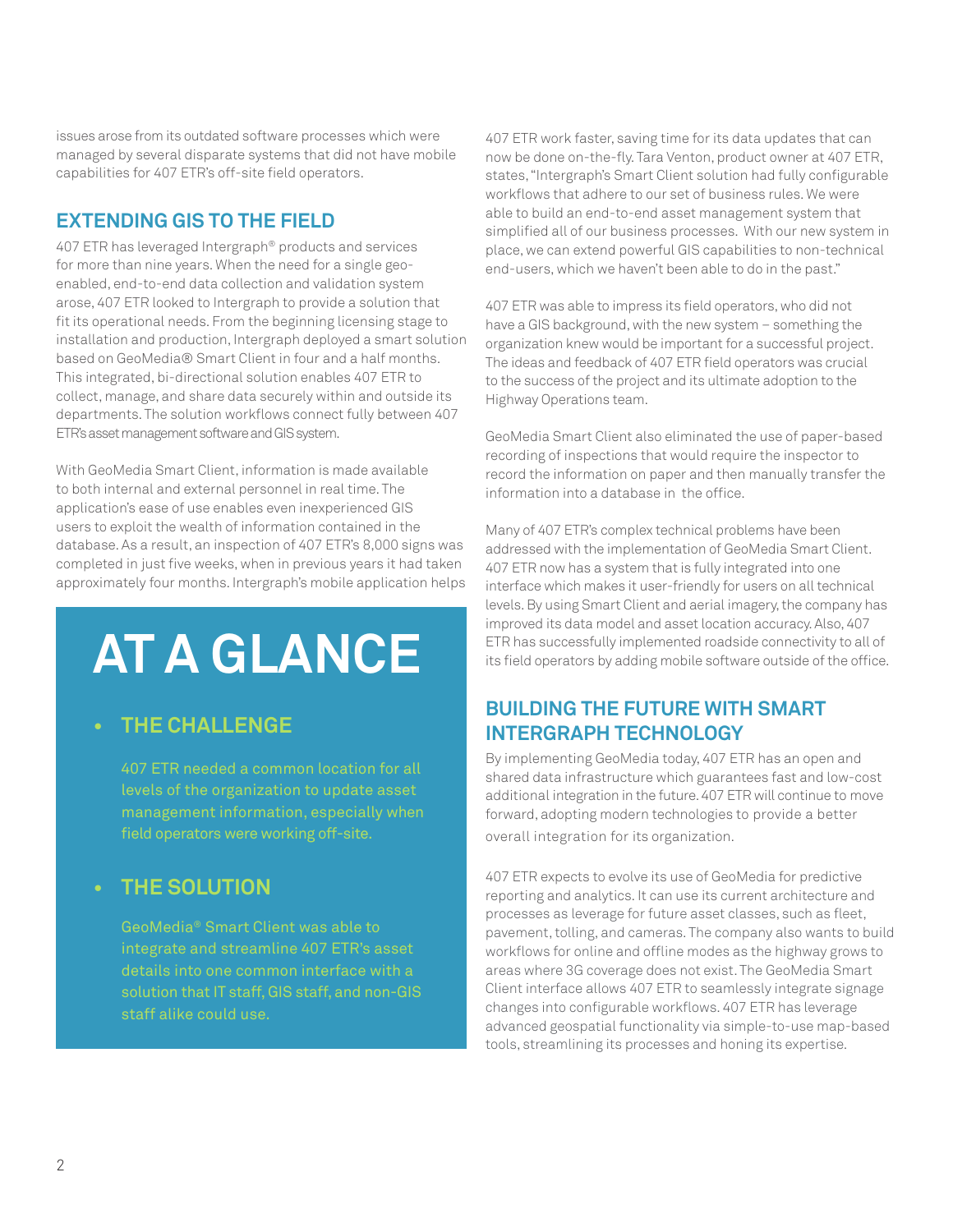

## **Want to know more?**

Learn about our solutions at **WWW.INTERGRAPH.CA TRANSPORTATION**